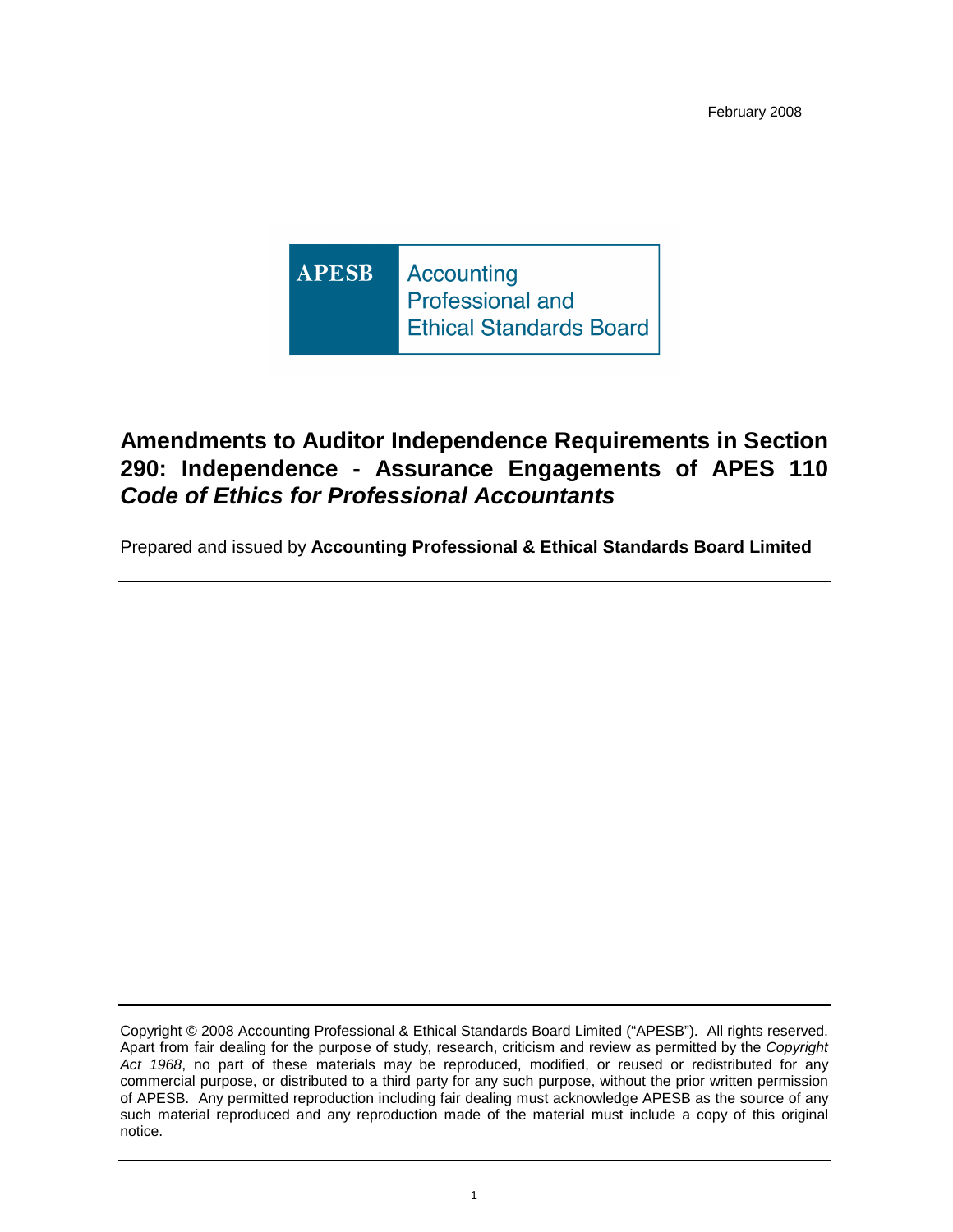## **Section 290 Independence–Assurance Engagements**

[Paragraphs 290.1 – 290.116 of extant Section 290 remain unchanged]

290.117 If other Partners, including Partners who do not perform Assurance Engagements, or their Immediate Family, in the Office in which the Engagement Partner practices in connection with the audit, hold a Direct Financial Interest, or a material Indirect Financial Interest, in that Audit Client, the self-interest threat created would be so significant no safeguard could reduce the threat to an acceptable level.

Accordingly, such Partners or their Immediate Family should not hold any such Financial Interests in such an Audit Client.

290.118 The Office in which the Engagement Partner practices in connection with the audit is not necessarily the Office to which that Partner is assigned. Accordingly, when the Engagement Partner is located in a different Office from that of the other members of the Assurance Team, judgment should be used to determine in which Office the Partner practices in connection with that audit.

290.119 If other Partners and Managerial Employees who provide non-assurance services to the Audit Client, except those whose involvement is Clearly Insignificant, or their Immediate Family, hold a Direct Financial Interest or a material Indirect Financial Interest in the Audit Client, the self-interest threat created would be so significant no safeguard could reduce the threat to an acceptable level. Accordingly, such personnel or their Immediate Family should not hold any such financial interests in such an Audit Client.

290.120 A Financial Interest in an Audit Client that is held by (a) an Immediate Family member of a Partner located in the Office in which the Lead Engagement Partner practises in connection with the audit, or (b) an Immediate Family member of a Partner or Managerial Employee who provides non-assurance services to the Audit Client, is not considered to create an unacceptable threat provided it is received as a result of their employment rights (e.g. superannuation plan rights or share options) and, where necessary, appropriate safeguards are applied to reduce any threat to Independence to an acceptable level.

[Paragraphs 290.121 – 290.143 of extant Section 290 remain unchanged]

290.144 If a member of the Assurance Team, Partner or former Partner of the Firm has joined the Assurance Client, the significance of the self-interest, familiarity or intimidation threats created will depend upon the following factors:

- (a) The position the individual has taken at the Assurance Client;<br>(b) The amount of any involvement the individual will have with the
- The amount of any involvement the individual will have with the Assurance Team;
- (c) The length of time that has passed since the individual was a member of the Assurance Team or Firm; and
- (d) The former position of the individual within the Assurance Team or Firm.

The significance of the threat should be evaluated and, if the threat is other than Clearly Insignificant, safeguards should be considered and applied as necessary to reduce the threat to an acceptable level. Such safeguards might include:

- Considering the appropriateness or necessity of modifying the assurance plan for the Assurance Engagement;
- Assigning an Assurance Team to the subsequent Assurance Engagement that is of sufficient experience in relation to the individual who has joined the Assurance Client;
- Involving an additional professional accountant who was not a member of the Assurance Team to review the work done or otherwise advise as necessary; or
- Quality control review of the Assurance Engagement.

In all cases all of the following safeguards are necessary to reduce the threat to an acceptable level:

- the individual concerned does not influence the operations or financial policies of the accounting and audit practice conducted by the Firm; and
- the individual does not participate, or appear to participate, in the business or professional activities of the accounting and audit practice conducted by the Firm; and